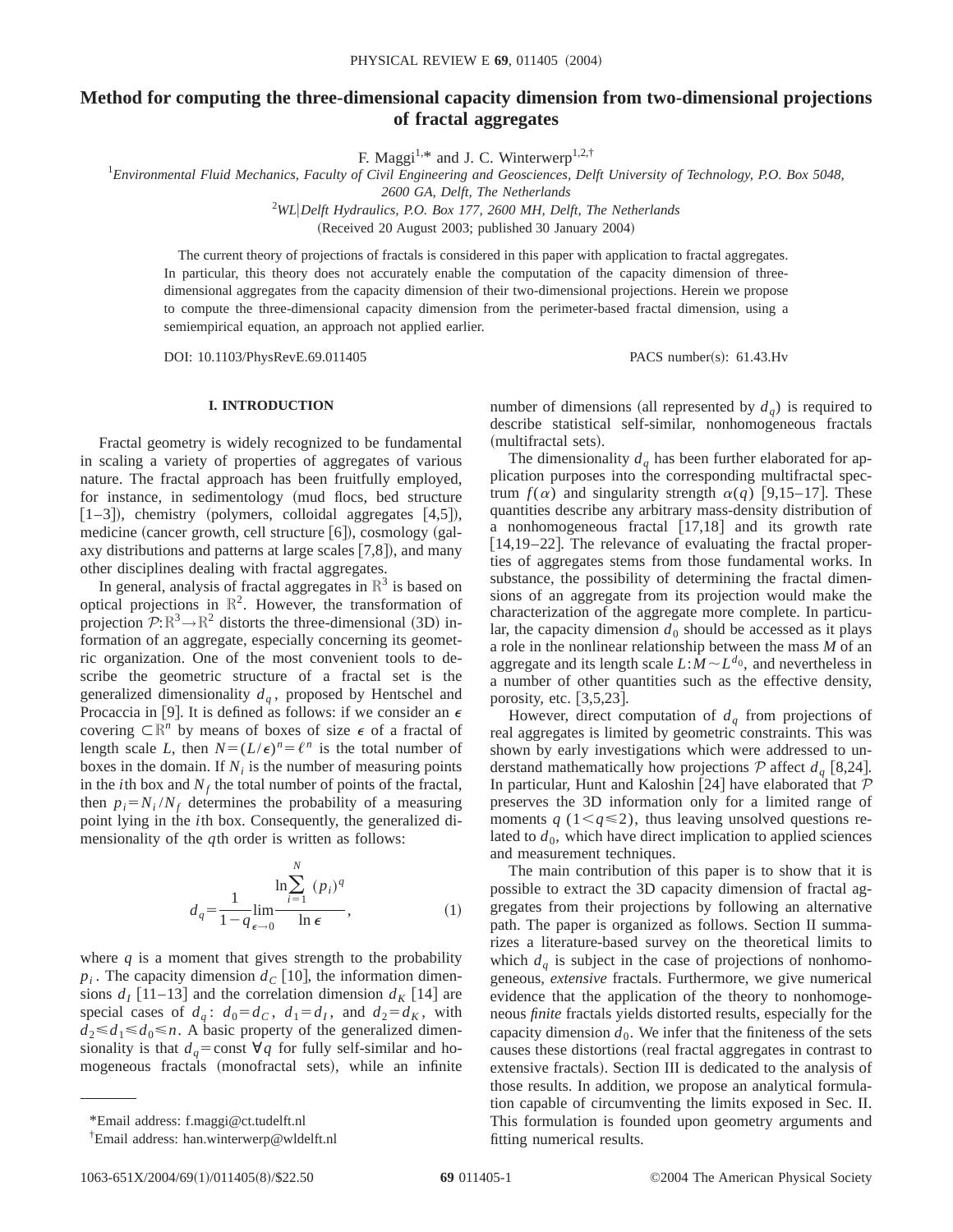# **II. PROJECTIONS AND GENERALIZED DIMENSIONALITY**

# **A. Problem definition**

Hunt and Kaloshin  $[24]$  have observed that the projection  $P: \mathbb{R}^m \to \mathbb{R}^n$  of a fractal  $S_m \subset \mathbb{R}^m$  of generalized dimensionality  $d_q(S_m)$  onto  $\mathbb{R}^n$  (with  $n \leq m$ ), yields to

$$
d_q(S_n = \mathcal{P}(S_m)) = \min\{n, d_q(S_m)\}.
$$
 (2)

If  $d_q(S_m) > n$  then the projection  $S_n$  has dimensionality  $d_q(S_n) = n$ , otherwise  $d_q(S_n) = d_q(S_m)$ . When the projection has the same dimensionality as the original  $(d_q(S_m) \le n)$ , then P is called a *dimension-preserving* transformation. This relation has been proven analytically in  $[24]$  only for values of the moment  $q:1 \leq q \leq 2$ . P is not dimension-preserving for  $q \le 1$  and  $q > 2$ . In other words, only the correlation dimension  $d_2$  and the infinite number of dimensions between  $d_2$  and the information dimension  $d_1$  are preserved. All other dimensions are not preserved, the capacity dimension  $d_0$  included. This implies that for projections of real objects  $(m=3 \text{ and } n=2)$ , the capacity dimension  $d_0(S_3)$  ( $q=0$ ) cannot be found from Eq.  $(2)$ :

$$
d_0(S_2) \neq \min\{2, d_0(S_3)\}.
$$
 (3)

It follows that we cannot use the 2D capacity dimension  $d_0(S_2)$  of a projection to characterize the 3D capacity dimension  $d_0(S_3)$  of the original object in a direct way, at least theoretically, even when  $d_0(S_3)$  < 2.

Moreover, Eq.  $(2)$  is deduced from the literature to be valid for indefinitely extensive fractals. However, no precise distinction has been made in literature for finite fractals, such as aggregates. For this reason, we must first consider whether Eq.  $(2)$  is applicable to 2D projections of fractal aggregates, because these are *nonhomogeneous*, *finite*, and *closed* (compact) sets. Indeed, images of fractal aggregates consist of the complete closed sets, that is the sets themselves and their boundaries. Furthermore, such sets are self-similar only over limited ranges of length scales. This is in contrast to selfsimilar (mono) fractal sets. Monofractals are, at least theoretically, open and homogeneous sets because any observation window replicates any other window, at any scale, according to the concept of self-similarity. The consequence of dealing with non-homogeneous finite and closed objects is that the application of Eq.  $(2)$  becomes less clear and liable to divergencies and misunderstandings  $[22]$ .

We therefore compare in the next section theoretical values of  $d_0(S_2)$  [via Eq. (2)] and numerical values (via computer simulations) of nonhomogeneous random fractals. From this test we will learn that Eq.  $(2)$  is not able to return accurate results, thus preventing the computation of  $d_0(S_3)$ from  $d_0(S_2)$ . Next, we propose an alternative semi-empirical equation to compute  $d_0(S_3)$  accurately.

# **B.** Application of Eq. (2) to artificial fractal aggregates

Fractal aggregates are nonhomogeneous, finite, and closed random sets of connected seeds distributed within the domain. Furthermore, they are statistically self-similar with multifractal properties. Herein, we test the applicability of Eq.  $(2)$  on artificial aggregates.

We first generate  $n_r$  fractal aggregates  $S_3 \subset \mathbb{R}^3$  by means of a simple algorithm which produces self-correlated random structures with known capacity dimension  $d_0$ . This technique is a *static* aggregation algorithm. Seed-by-seed diffusion or cluster-cluster reactions are not accounted for. Starting with a single (cubical) seed  $i=1$ , a second seed  $i=2$  is placed randomly in one of the 3-by-3-by-3 free, neighbor locations. Then, one of the existing seeds is chosen from an exponential distribution, and a new seed is attached to it. In this algorithm, recent seeds  $(large$  indexes *i*) have higher probabilities to receive a new seed. This procedure is repeated for 1000 seeds. The capacity dimension  $d_0(S_3)$  of the aggregate under construction is tuned by means of the exponent of the exponential distribution. The resulting sets  $S_3$  are aggregates with few open branches, more similar to CCA aggregates than DLA aggregates [10,21]. The  $n_r$  sets  $S_3$  are afterwards projected along the three Cartesian directions, thus obtaining the projections

$$
\{S_{2,x}^{(j)}\},\{S_{2,y}^{(j)}\},\{S_{2,z}^{(j)}\},\tag{4}
$$

with  $j = \{1, \ldots, n_r\}$  the repetition index. Three examples of  $S_3^{(j)}$  and their projections are given in Fig. 1. For each of the  $3n<sub>r</sub>$  projections, we compute the capacity dimension  $d<sub>0</sub>$  according to Vicsek  $[10]$ :

$$
d_0(S_{2,\{x,y,z\}}^{(j)}, X) = \frac{\log[N]}{\log[X]},
$$
 (5)

where *N* is the number of seeds in the projection and *X*  $= \{L_2, L_3, D_2, D_3\}$  are the length scales taken into account. *L* is the size of the minimum hypercube enveloping *S* and *D* is the hydraulic diameter, in  $\mathbb{R}^2$  and  $\mathbb{R}^3$ , respectively. The length scales  $\{L_3, D_3\} \subset \mathbb{R}^3$  are known from the construction of the aggregates while the length scale  $\{L_2, D_2\} \subset \mathbb{R}^2$  result from the transformation  $P$ . Next, we compute the average capacity dimensions  $\overline{d_0(S_2^{(j)})}$  of the projections for each  $j^{th}$ aggregate as follows:

$$
\overline{d_0(S_2^{(j)}, X)} = \frac{1}{3} \big[ d_0(S_{2,x}^{(j)}, X) + d_0(S_{2,y}^{(j)}, X) + d_0(S_{2,z}^{(j)}, X) \big].
$$
\n(6)

depending on the used length scales. The reason to consider different length scales comes from a misuse of them in the application to real cases.

Now, we consider the capacity dimension  $d_0(S_3, {L_3, D_3})$ , computed as a function of  $L_3$  and  $D_3$ solely.

The relationship between  $\overline{d_0(S_2^{(j)},X)}$  and  $d_0(S_3^{(j)},L_3)$  is given in Fig. 2, while the relationship between  $\overline{d_0(S_2^{(j)},X)}$ and  $d_0(S_3^{(j)}, D_3)$  is given in Fig. 3. Both these experimental sets deviate largely from Eq.  $(2)$  for all the length scales here considered. In particular, Eq.  $(2)$  tends to overestimate the real values both for low- and high-dimensional aggregates.

Thus we have shown that, for nonhomogeneous, finite, and closed fractal aggregates, Eq.  $(2)$  does not enable a direct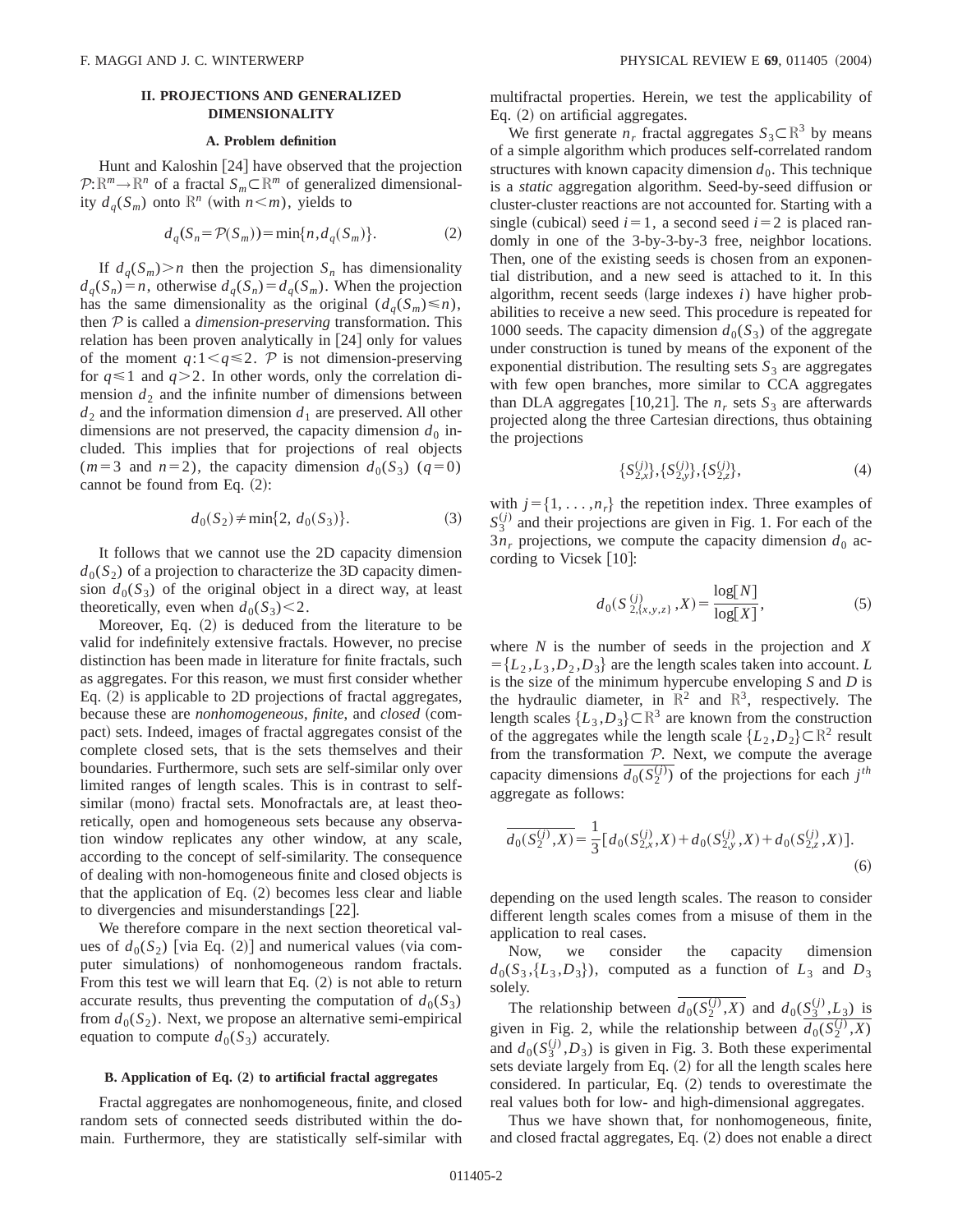

FIG. 1. (a) Example of a high-fractal-dimension aggregate,  $S_3^{(1)}$ ,  $d_0(S_3^{(1)}) = 2.49$ . The projections show a massive and round-shaped organization of the primary particles. (b) Example of a mid-fractal-dimension aggregate,  $S_3^{(14)}$ ,  $d_0(S_3^{(14)}) = 2.09$ . The projections show a less massive and irregular-shaped organisation of the primary particles. (c) Example of a low-fractal-dimension aggregate,  $S_3^{(30)}$ ,  $d_0(S_3^{(30)})$  $=1.81$ . The projections show a weak and irregular-shaped organization of the primary particles.

extraction of  $d_0(S_3)$  from  $d_0(S_2)$ , even for  $d_0(S_3)$  < 2. This was already stated in Eq.  $(2)$  and derived analytically in  $[24]$ for extensive fractals.

# **III. DIRECT COMPUTATION OF**  $d_0(S_3)$  **FROM THE PROJECTION** *S***<sup>2</sup>**

### **A. Perimeter of fractal sets**

From the previous results, we have found confirmation that information concerning the *capacity* (the capacity dimension, that is the space-filling ability) is polluted by the projection itself, even for  $d_0(S_3)$  < 2. Hence, we analyze an-



FIG. 2. 2D capacity dimension  $d_0(S_2^{(j)}, X)$  of the projections  $S_2^{(j)}$  (dots) as a function of the 3D capacity dimension  $d_0(S_3^{(j)}, L_3)$ . They have been compared to the theoretical relation, computed through Eq.  $(2)$  (solid line).

other set belonging to the projection, which is independent or nearly independent of the transformation: the contour of the projected set  $S_2$ . The contour is a subset of the surface of  $S_3$ . The measure of the contour, that is the perimeter, does not represent a capacity of  $S_3$ . The perimeter, or better the perimeter segmentation reflects the roughness of the object in  $\mathbb{R}^3$ .

Herein, we investigate to which extent the information of the structure in  $\mathbb{R}^3$  can be found in the projected, perimeterbased fractal dimension  $d<sub>p</sub>$ , which is defined for instance in [21].  $d<sub>P</sub>$  does not belong (or give evidence of belonging) to the set of dimensions in  $d_q$ . As a consequence, the theory of



FIG. 3. 2D capacity dimension  $d_0(S_2^{(j)}, X)$  of the projections  $S_2^{(j)}$  (dots) as a function of the 3D capacity dimension  $d_0(S_3^{(j)}, D_3)$ . They have been compared to the theoretical relation, computed through Eq.  $(2)$  (solid line).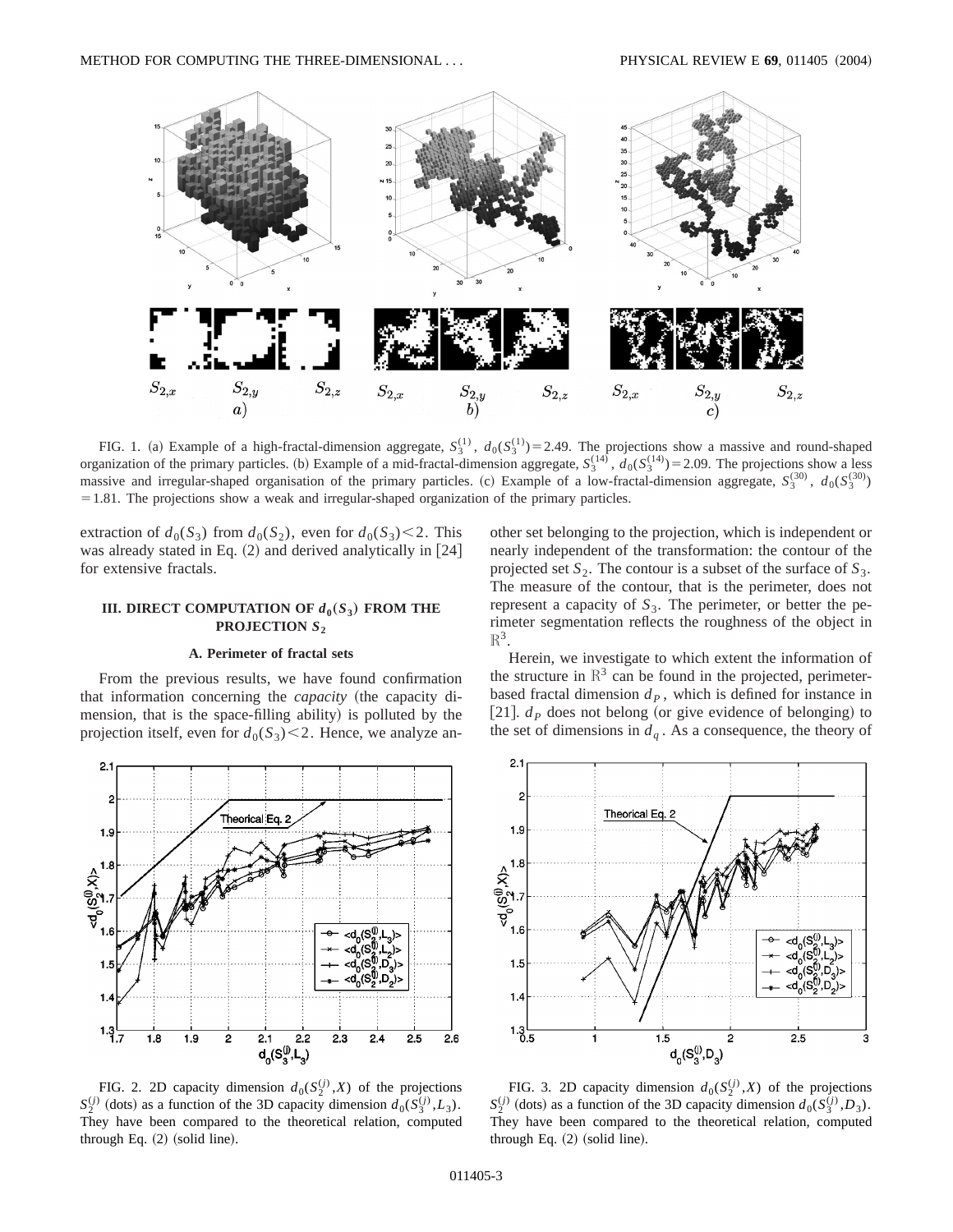

FIG. 4. Geometric representation of the limiting cases of  $(a)$ linelike projection and (b) fully massive projection as functions of the resolution  $\ell$ . Dark gray boxes represent regions of perimeter/ area overlapping, while light gray boxes belong solely to the area.

projection does not apply to  $d<sub>P</sub>$ , and therefore it is not subject to the rule of Eq.  $(2)$ . However, it still gives information on the fractal structures of aggregates. For this reason, and because of a lack of theoretical work dealing with this problem, we perform a simple numerical experiment on the correlation between  $d_0(S_3^{(j)}, L_3)$  and  $d_P(S_2^{(j)})$ , thus neglecting the length scales  $L_2$ ,  $D_2$ , and  $D_3$ .

#### **B. Perimeter-based fractal dimension of the projections**

The perimeter-based fractal dimension  $d<sub>P</sub>$  is defined according to  $[21]$ :

$$
d_P = 2 \frac{\log[P]}{\log[A]},\tag{7}
$$

where *P* and *A* represent the perimeter and the area of a projection. Within our context, *A* is given by the number of seeds within the projected area and *P* is given by the number of seeds on the contour.

By means of simple geometry arguments, we compute the values of  $d<sub>P</sub>$  for the two extreme cases of thin line and massive box projections. Let us therefore consider an  $\epsilon$  covering of the set  $S_2$  of length scale  $L_2$  by means of boxes of size  $\epsilon$ , corresponding to a resolution  $\ell = L_2 / \epsilon$ . The values of  $d_p$ then depend on the resolution  $\ell$ , as elaborated in the two following cases.

*Thin line*. Let us consider the case of a projection which becomes a thin line for increasing resolution  $\ell \in [1,\infty)$ , Fig.  $4(a)$ . In that case

$$
P\equiv A=\ell,\ \ell\in[1,\infty),
$$

and, using Eq.  $(7)$ , the resulting  $d<sub>P</sub>$  becomes

$$
d_P = 2\frac{\log[P]}{\log[A]} = 2\frac{\log[\ell]}{\log[\ell]} = 2, \quad \ell \in [1, \infty). \tag{8}
$$

*Massive box*. Let us now consider a projection consisting of a massive box for resolutions  $\ell \in [1,\infty)$ , Fig. 4(b). The generalized forms expressing the perimeter *P* and the area *A* are

$$
P \equiv A = \ell, \quad \ell = 1
$$
  

$$
P = 4\ell - 4, \quad A = \ell^2, \quad \ell \in [2, \infty),
$$

from which we write Eq. (7) as a function of  $\ell$ 

$$
d_P(\ell=1) = 2 \frac{\log[\ell]}{\log[\ell]} = 2, \quad \ell = 1
$$
  

$$
d_P(\ell=2) = 2 \frac{\log[4\ell - 4]}{\log[\ell^2]} = 2, \quad \ell = 2
$$
 (9)

$$
d_P(\ell \ge 3) = 2 \frac{\log[4\ell - 4]}{\log[\ell^2]} < 2, \quad \ell \in [3, \infty),
$$

where the cases  $\ell=1$  ( $\epsilon=L$ ) and  $\ell=2$  ( $\epsilon=L/2$ ) represent two trivial solutions for  $d<sub>P</sub>$  that can be referred to as a pathological effect caused by the low resolution. It is possible to see from Fig. 4(b) that  $P \neq A$  for resolutions  $\ell \geq 3$  ( $\epsilon$  $\leq L/3$ ). Hence,  $d<sub>P</sub>$  decreases for increasing resolution. For  $\ell \rightarrow \infty$  ( $\epsilon \rightarrow 0$ ) we obtain the lower limit

$$
\lim_{\ell \to \infty} d_P = \lim_{\ell \to \infty} \frac{\log[4\ell - 4]}{\log[\ell]} = \lim_{\ell \to \infty} \left( \frac{\log[4]}{\log[\ell]} + \frac{\log[\ell - 1]}{\log[\ell]} \right) = 1,
$$
\n(10)

which represents an asymptotic case for infinitely high resolutions of fully massive aggregates.

The limiting values of  $d_p$  are then represented by  $d_p = 2$ for linelike projections and  $d<sub>P</sub>=1$  for massive projections and infinitely high resolution.

## **C.** Correlation analysis of  $d_0(S_3)$  and  $d_P(S_2)$

In order to investigate how  $d<sub>P</sub>(S<sub>2</sub>)$  relates to  $d<sub>0</sub>(S<sub>3</sub>)$ , we first normalize the projections of Eq.  $(4)$  with a reference resolution  $\ell_r$ . This is performed by using a magnification factor  $f_m$  defined as

$$
f_m = \frac{\ell_r}{\ell},\tag{11}
$$

in such a way that

$$
L_{2m} = f_m L_2 = \ell_r \epsilon \nabla S_2^{(j)}.
$$
 (12)

We compute the average perimeter-based fractal dimension  $\overline{d_P(S_2^{(j)})}$  for the *j*th set  $S_2^{(j)}$  as follows:

$$
\overline{d_P(S_2^{(j)})} = \frac{1}{3} \big[ d_P(S_{2,x}^{(j)}) + d_P(S_{2,y}^{(j)}) + d_P(S_{2,z}^{(j)}) \big],\qquad(13)
$$

011405-4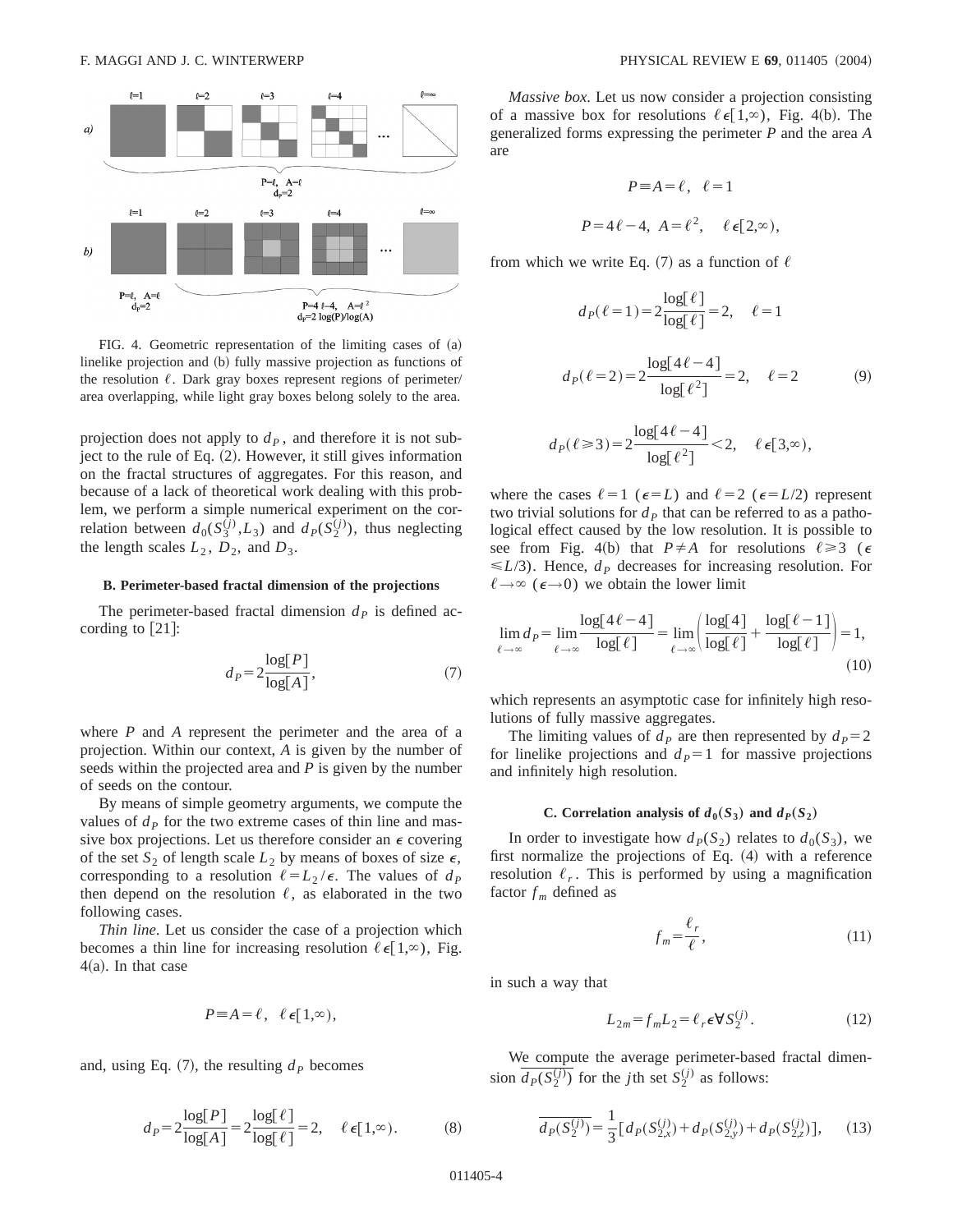

FIG. 5. Variation of  $\overline{d_P(S_2^{(j)})}$  as a function of  $d_0(S_3^{(j)}, L_3)$  at different resolutions  $\ell_r$ .

where  $d<sub>P</sub>$  is defined in Eq. (7). In this computation we consider the external perimeter only, therefore neglecting inner empties.

Figure 5 shows the relationship between  $d_P(S_2)$  and  $d_0(S_3)$  for various resolutions,  $\ell_r = \{16,256,1024\}$  pixels. Therein, we have evaluated the boundary points *Z* at  $d_0(S_3)=3$  (massive box),

$$
Z_{16} = (3, z(\ell_r = 16)),
$$
  
\n
$$
Z_{256} = (3, z(\ell_r = 256)),
$$
  
\n
$$
Z_{1024} = (3, z(\ell_r = 1024)),
$$
\n(14)

known by the analytical solution of Eq.  $(9)$ , where we have applied the notation

$$
z(\ell) = d_P(S_2, \ell) = \frac{\log[4\ell - 4]}{\log[\ell]}.
$$
 (15)

There are three major features that we can observe from the results given in Fig. 5. The first is that low dimensional structures, with a high level of branching at the left-hand side of the plot, possess projections with high values of  $d<sub>P</sub>$ . In contrast, high dimensional structures, with massive and round-shaped masses at the right-hand side of the plot, have low values of  $d<sub>P</sub>$ . The second is that  $d<sub>P</sub>(S<sub>2</sub>)$  does not reach a constant value for  $d_0(S_3) > 2$ , in contrast to the rule of Eq. ~2!. Rather, a hyperboliclike correlation does appear in the full range  $1 \le d_0(S_3) \le 3$ . The third is that low resolutions (16 pixels, for instance) move the points towards the upper limit  $d<sub>P</sub>=2$ . An increase in resolution lowers the points asymptotically towards the limit  $d<sub>P</sub>=1$ , as shown in Eq. (10).

These are valuable results that can be used to derive a semiempirical equation to relate  $d_0(S_3)$  and  $d_P(S_2)$  as a function of the resolution and with a hyperboliclike structure.

### **D.** Semiempirical relation for  $d_P(S_2)$  and  $d_0(S_3)$

By considering the fully known points *Z* of Eq. (14) and assuming a function of the form

$$
d_P(S_2) = \frac{a}{[d_0(S_3)]^2} + b,\tag{16}
$$

we correlate the results in Fig. 5 by solving the following system in correspondence of the two points *Z* and *K*:

$$
z(\ell) = \frac{a}{3^2} + b \quad \text{at } Z = (3, z(\ell)),
$$
  

$$
2 = \frac{a}{[k(\ell)]^2} + b \quad \text{at } K = (k(\ell), 2), \tag{17}
$$

with  $z(\ell)$  defined in Eq. (15). The coordinates  $k(\ell)$  of the boundary points *K* at  $d_p=2$  for a given resolution  $\ell$  have been expressed as a function of  $z(\ell)$  by fitting the data points in Fig. 5 at the upper limit  $d<sub>P</sub> = 2$ :

$$
k(\ell) = k(z(\ell)) = z(\ell) [z(\ell) - 1] + 1,
$$
 (18)

which results in

$$
K_{16} = (k(\ell_r = 16), 2),
$$
  
\n
$$
K_{256} = (k(\ell_r = 256), 2),
$$
  
\n
$$
K_{1024} = (k(\ell_r = 1024), 2).
$$
\n(19)

Hence, the coefficients *a* and *b* are

$$
a(\ell) = 9\left(z(\ell) - \frac{2[k(\ell)]^2 - 9z(\ell)}{[k(\ell)]^2 - 9}\right),
$$
  

$$
b(\ell) = \frac{2[k(\ell)]^2 - 9z(\ell)}{[k(\ell)]^2 - 9}.
$$
 (20)

Finally, Eq. (16) reads as a function of  $d_0(S_3)$  and  $\ell$ ,

$$
d_P(S_2) = \begin{cases} \frac{a(\ell)}{[d_0(S_3)]^2} + b(\ell) & \text{for } d_0(S_3) > k(z(\ell)),\\ 2 & \text{for } d_0(S_3) \le k(z(\ell)). \end{cases}
$$
(21)

Figure 6 shows the numerical results (dots) and the empirical fit (solid curves) obtained from Eq.  $(21)$  for resolutions  $\ell_r = \{16,256,1024\}$  pixels. The fit for  $\ell_r = 16$  pixels is acceptable though not perfect  $(R^2=0.970)$ . A better fit is obtained for resolutions  $\ell_r$ =256 pixels ( $R^2$ =0.975) and for  $\ell$  = 1024 pixels ( $R^2$ = 0.973), see Fig. 7. The correlation coefficients  $R^2$  appear to have a maximum for a given resolution  $(\ell_r = 256$  in this case). Consequently, the reader can argue that the optimal determination of  $d_0(S_3)$  occurs for a resolution  $\ell < \infty$ . However, we note that the fluctuation of the correlation coefficient is in the order of  $10^{-3}$ ; therefore,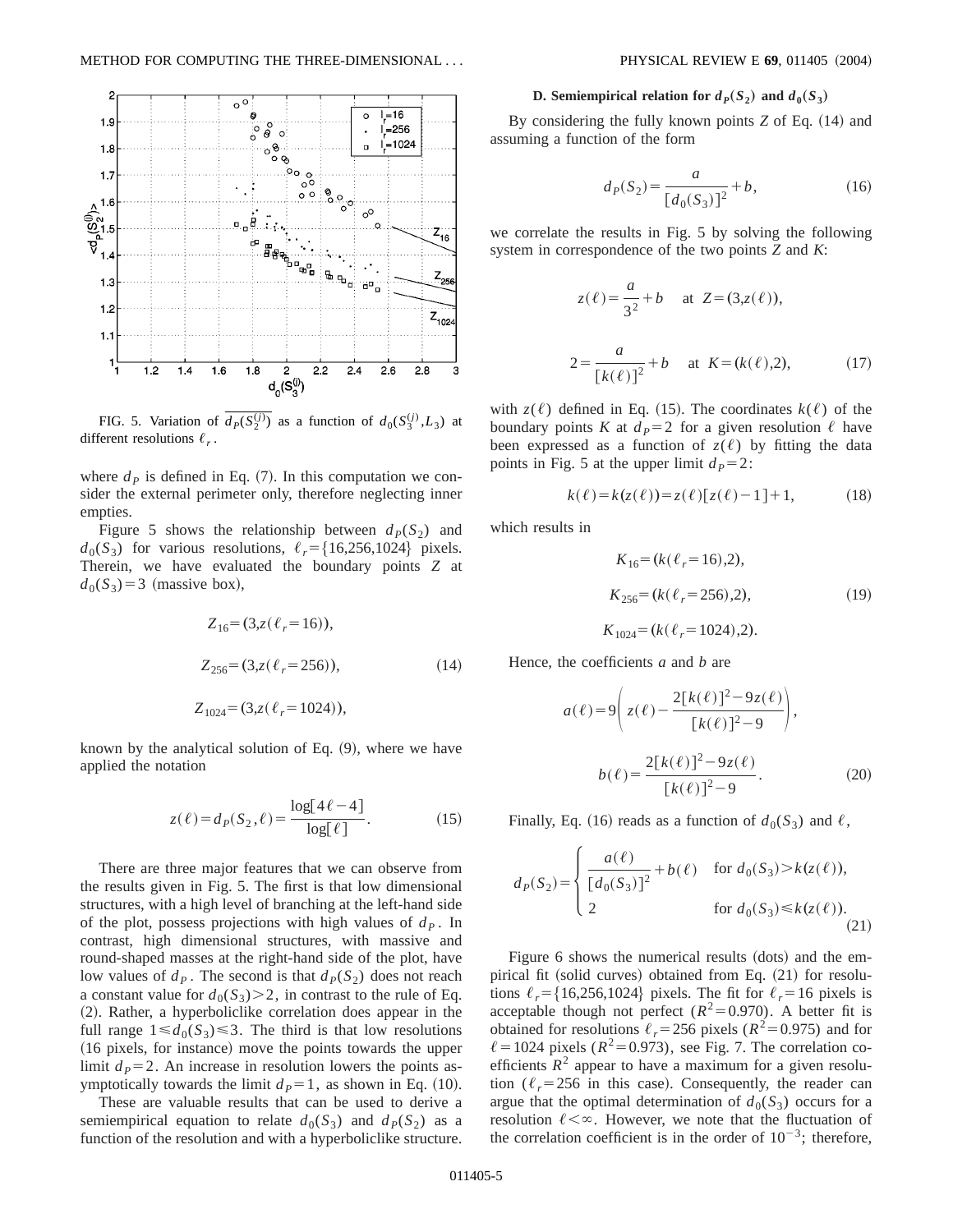

FIG. 6. Comparison of the numerical and analytical results from Eq. (21) at different resolutions  $\ell_r$ .

statistically it is not relevant to infer any systematic trend or behavior. Besides this, the appreciable alignment of the data point supports the goodness of the technique proposed here.

By inversion of Eq.  $(21)$ , we can write the following equation:

$$
d_0(S_3) = \sqrt{\frac{a(\ell)}{d_P(S_2) - b(\ell)}} \quad \text{for } d_P(S_2) < 2,\qquad(22)
$$

which gives the 3D capacity dimension of the aggregates from the perimeter-based fractal dimension of their projections and the adopted resolution.

### **E. The case of infinite resolution**

For  $\ell \rightarrow \infty$ , the coordinates  $z(\ell)$  and  $k(\ell)$  of the boundary points *Z* and *K* of Fig. 6 become

$$
z_{\infty} = \lim_{\ell \to \infty} z(\ell) = \lim_{\ell \to \infty} \frac{\log[4\ell - 4]}{\log[\ell]} = 1,
$$
  

$$
k_{\infty} = \lim_{\ell \to \infty} k(z(\ell)) = \lim_{\ell \to \infty} z(\ell) [z(\ell) - 1] + 1 = 1.
$$
 (23)

and the coefficients of Eq.  $(20)$  are consequently

$$
a = \frac{9}{8}, \quad b = \frac{7}{8}.
$$
 (24)

Equation (22) in the asymptotic limit  $\ell \rightarrow \infty$  then becomes

$$
d_0(S_3) = \sqrt{\frac{9/8}{d_P(S_2) - 7/8}} \quad \text{for} \quad d_P(S_2) < 2. \tag{25}
$$

It matches the theoretical points  $Z = (3, z_{\infty})$  and  $K = (k_{\infty}, 2)$  as shown in Fig. 6.

## **F. Critical resolution**

Equation (22) allows us to detect a critical resolution  $\ell_c$ below which the computation of  $d_0(S_3)$  is corrupted by low resolution. Let us consider a fractal aggregate with capacity dimension  $d_0(S_3) = d^*$ . If we want to be able to detect  $d^*$ by means of Eq.  $(22)$ , then the condition

$$
k(\ell) \le d^*
$$

must be satisfied. By expanding we obtain

$$
[z(\ell)]^2 - z(\ell) + 1 - d^* \le 0.
$$

Its corresponding solution is

$$
z_1(d^*) \le z(\ell) \le z_2(d^*),
$$

with



FIG. 7. Comparison of the parametrized values of  $d_0(S_3)$  according to Eq. (22) versus the measured ones for the tested resolutions  $\ell_r$  $=\{16,256,1024\}$  pixels. Also the correlation coefficients  $R^2$  are reported. The data points align along the bisector for exact, full correlation.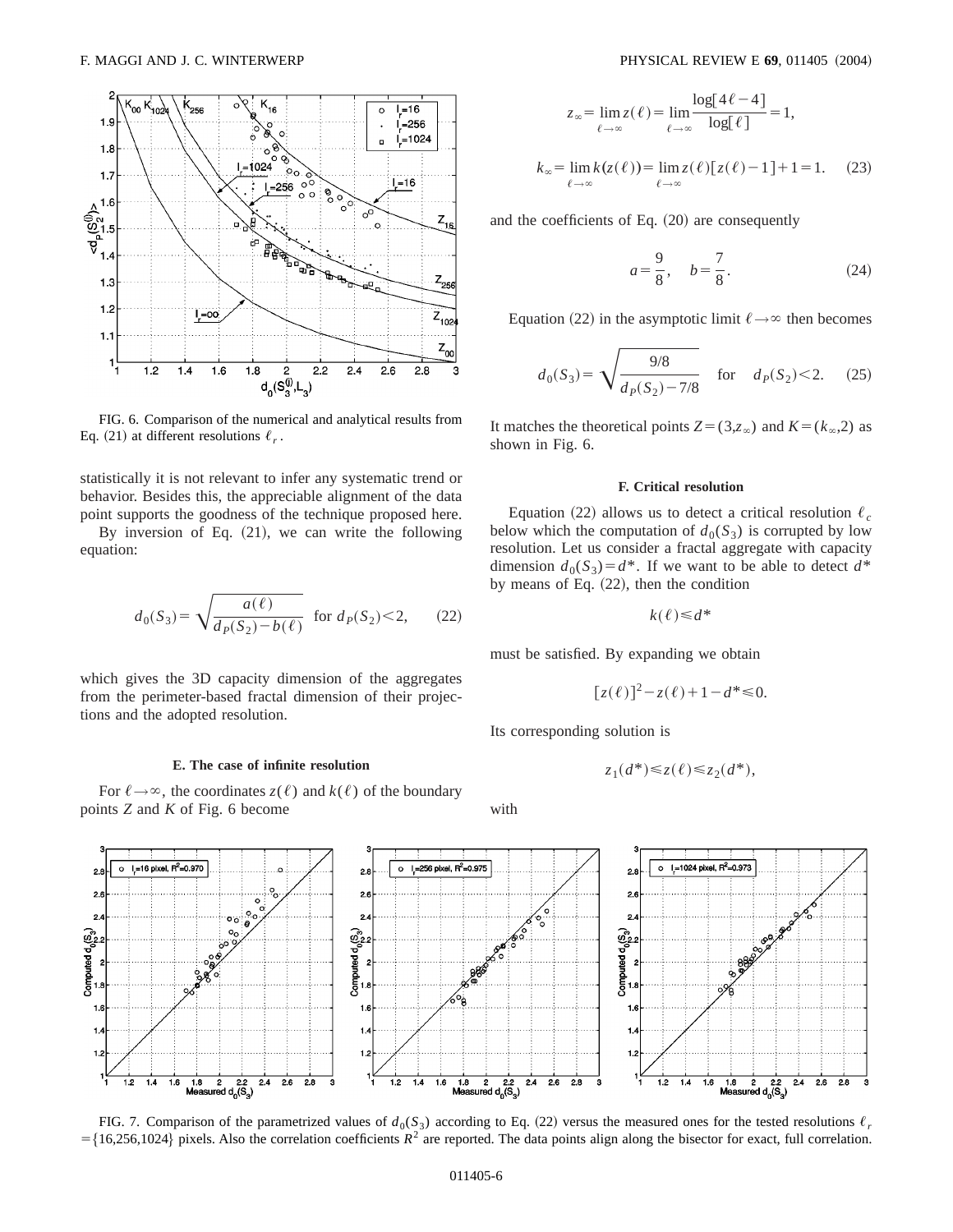

FIG. 8. Representation of the solution interval of the quantity  $z(\ell)$ . In particular, the range of validity of  $z(\ell)$  is shown to be bounded in the range  $\lceil 1, z_2(d^*) \rceil$ .

$$
z_1(d^*) = \frac{1 - \sqrt{-3 + 4d^*}}{2},
$$
  

$$
z_2(d^*) = \frac{1 + \sqrt{-3 + 4d^*}}{2}.
$$
 (26)

If we consider that real aggregates possess capacity dimensions in the range  $1 \le d^* \le 3$ , then the discriminant  $\Delta$  $=$  -3+4*d*\* is limited to the range 1  $\leq \Delta \leq 9$ . In fact, if  $S_3 \subset \mathbb{R}^3$  then  $d^* \leq 3$  for obvious physical limits. At the same time, if  $d^*$  < 1 then the aggregate would consist of, at least, two disjointed, thin masses. This is not a unique aggregate anymore but two or more individual aggregates, with independent fates. Therefore, for the considered range of  $\Delta$ , we obtain the ranges of validity of  $z_1(d^*)$  and  $z_2(d^*)$ :

$$
-1 = z_1^{\text{inf}}(d^* = 3) \le z_1(d^*) \le z_1^{\text{sup}}(d^* = 1) = 0,
$$
  

$$
1 = z_2^{\text{inf}}(d^* = 1) \le z_2(d^*) \le z_2^{\text{sup}}(d^* = 3) = 2.
$$

The quantity  $z(\ell)$  is  $z(\ell) = d_P(S_2)$  as defined in Eq. (15); it is proven to lie in the range  $[1,2]$  in Sec. III B. The resulting solutions of  $z(\ell)$  are then limited to the positive range:

$$
1 \leq z(\ell) \leq z_2(d^*),\tag{27}
$$

as represented in Fig. 8. In particular, since

$$
z(\ell) \geq 1 \quad \forall \ell \in [1,\infty),
$$

we must satisfy only the condition

$$
z(\ell) \le z_2(d^*). \tag{28}
$$

Therefore, in order to compute  $\ell_c$  we substitute Eqs. (15) and  $(26)$  into Eq.  $(28)$ ,

$$
z(\ell) = \frac{\log[4\ell - 4]}{\log[\ell]} \le \frac{1 + \sqrt{-3 + 4d^*}}{2} = z_2(d^*),
$$
  

$$
\log[4\ell - 4] \le \frac{1 + \sqrt{-3 + 4d^*}}{2} \log[\ell],
$$
  

$$
(4\ell - 4) \le \ell^{(1 + \sqrt{-3 + 4d^*})/2}.
$$
 (29)



FIG. 9. Representation of the functions  $f(\ell)$  and  $g(\ell, d^*)$ . The intersection points define the critical resolution  $\ell_c$  below which the estimation of  $d_0(S_3)$  through Eq. (21) is distorted by the low resolution.

Eventually, the transcendental function in  $\ell$  of Eq. (29) can be rewritten for simplicity in the following form:

$$
f(\ell) \le g(\ell, d^*),\tag{30}
$$

with  $f(\ell)=(4\ell-4)$  and  $g(\ell,d^*)=\ell^{(1+\sqrt{-3+4d^*})/2}$ . In Fig. 9 we have represented the critical resolutions  $\ell_c$  computed from the intersection of  $f(\ell)$  and  $g(\ell, d^*)$  through Eq. (30), for aggregates of various capacity dimensions  $d^*$  in  $\mathbb{R}^3$ . Figure 9 provides a practical tool for computing the minimum resolution required to be able to extract  $d_0(S_3)$  from  $d_P(S_2)$ , once the observer can estimate the minimum expected  $d_0(S_3)$ .

# **IV. CONCLUSION**

Current theory of the projection of fractals does not always enable direct computation of the capacity dimension of fractal sets embedded in  $\mathbb{R}^3$  from the capacity dimension of projections in  $\mathbb{R}^2$ . This occurs in particular when the fractals under investigation are aggregates, that is finite and closed objects, with nonhomogeneous mass density distributions. In general, theoretical research tends to refer mostly to extensive fractals. However, in practice finite fractals are more likely to occur. Fractal aggregates differ considerably from indefinitely extended fractals. We have given evidence of the impact of the finite extent of fractals by means of comparisons of theoretical and numerical results in Figs. 2 and 3.

For these reasons, we have developed a method, circumventing the rule of Eq.  $(2)$  to obtain the 3D capacity dimension of aggregates from their projections. We neglect the information of "capacity"  $d_0(S_2)$  present in the projections *S*2, in favor of information concealed in the *perimeter* of the projection solely. To this end, a correlation analysis has been carried out to relate  $d_0(S_3)$  to  $d_P(S_2)$ , using the perimeterbased fractal dimension  $d_p$  in  $\mathbb{R}^2$ . The results show that